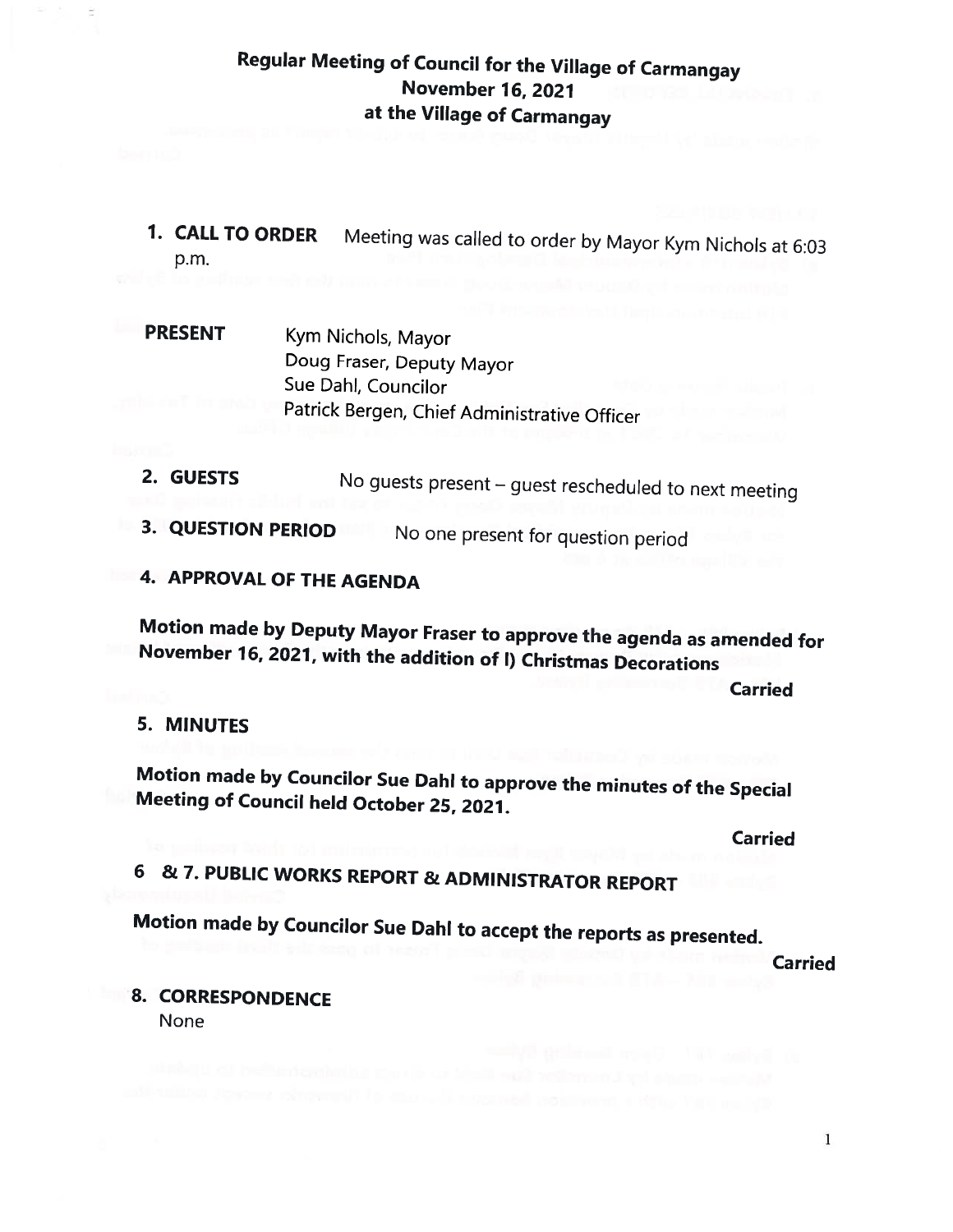#### 9. FINANCIAL REPORTS

Motion made by Deputy Mayor Doug Fraser to accep<sup>t</sup> repor<sup>t</sup> as presented. Carried

#### 10.NEW BUSINESS

a) Bylaw <sup>810</sup> — Intermunicipal Development Plan Motion made by Deputy Mayor Doug Fraser to pass the first reading of Bylaw <sup>870</sup> Intermunicipal Development Plan.

Carried

b) Public Hearing Date

Motion made by Councilor Sue Dahi to set <sup>a</sup> special meeting date of Tuesday, December 74, <sup>2021</sup> at 6:00pm at the Carmangay Village Office.

Carried

Motion made by Deputy Mayor Doug Fraser to set the Public Hearing Date for Bylaw <sup>810</sup> to Intermunicipal Development Plan to December 74, <sup>2027</sup> at the Village office at 6 pm.

**Carried** 

c) Bylaw <sup>805</sup> — ATE Borrowing Bylaw Motion made by Deputy Mayor Doug Fraser to pass the first reading of Bylaw 805 — ATE Borrowing Bylaw.

Carried

Motion made by Councilor Sue DahI to pass the second reading of Bylaw 805 —ATE Borrowing Bylaw.

Carried

Motion made by Mayor Kym Nichols for permission for third reading of Bylaw <sup>805</sup> — ATB Borrowing Bylaw.

Carried Unanimously

Motion made by Deputy Mayor Doug Fraser to pass the third reading of Bylaw <sup>805</sup> — ATE Borrowing Bylaw

Carried

d) Bylaw <sup>767</sup> - Open Burning Bylaw Motion made by Councilor Sue Dab! to direct administration to update Bylaw <sup>767</sup> with <sup>a</sup> provision banning the use of fireworks excep<sup>t</sup> under the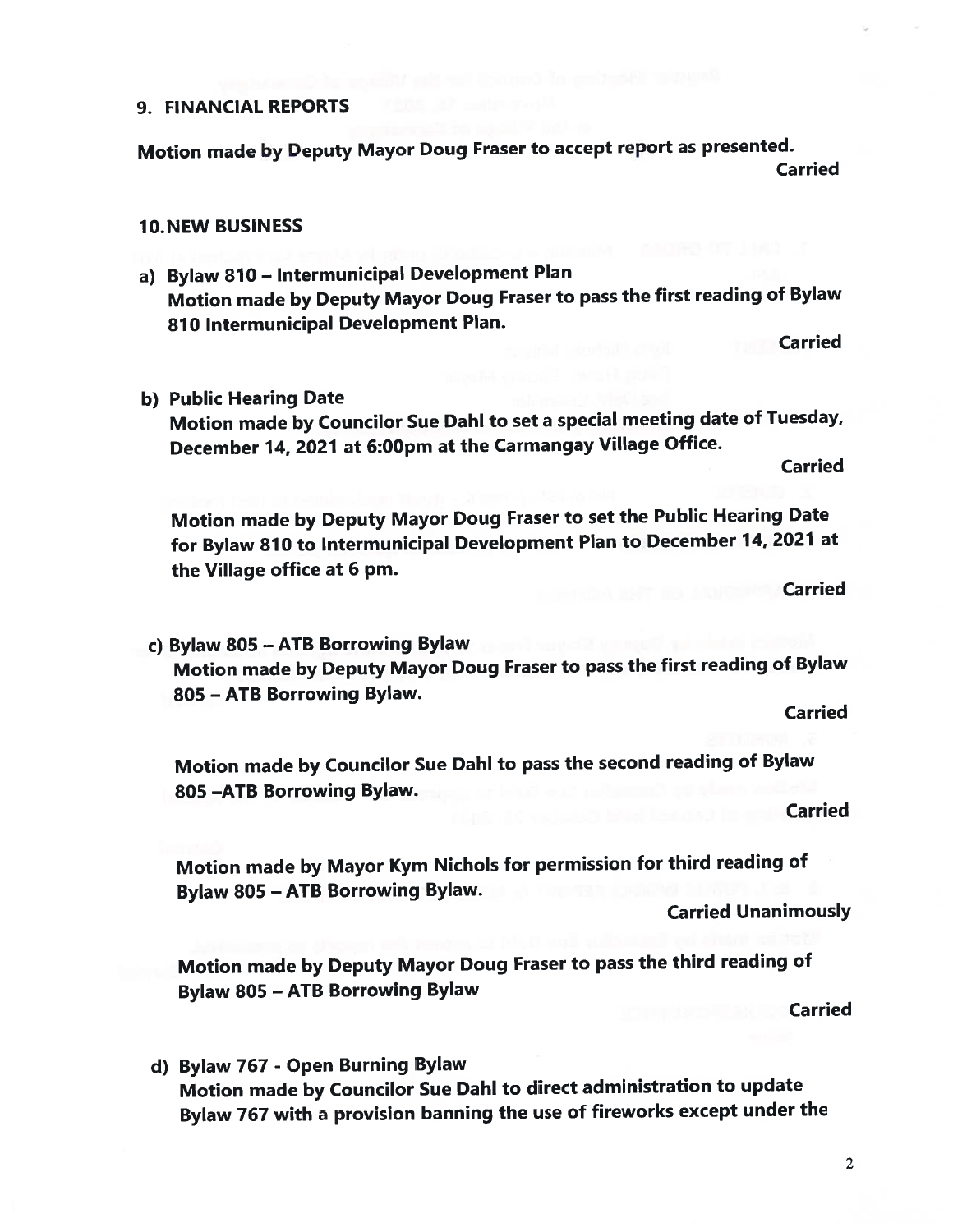express written permission of the Village of Carmangay fire chief with an associated penalty for violation.

**Carried** 

e) Bylaw <sup>871</sup> — Subdivision and Development Appeal Board Bylaw Motion made by Councilor Sue DahI to pass first reading of Bylaw <sup>871</sup> CHINOOK SUBDIVISION AND DEVELOPMENT APPEAL BOARD

Carried

Motion made by Deputy Mayor Doug Fraser to pass second reading of Bylaw <sup>817</sup> CHINOOK SUBDIVISION AND DEVELOPMENT APPEAL BOARD Carried

Motion made by Mayor Kym Nichols for permission to pass third reading of Bylaw <sup>817</sup> CHINOOK SUBDIVISION AND DEVELOPMENT APPEAL BOARD Carried Unanimously

Motion made by Councilor Sue Dahl to pass third reading of Bylaw <sup>877</sup> CHINOOK SUBDIVISION AND DEVELOPMENT APPEAL BOARD

Carried

Motion made by Deputy Mayor Doug Fraser to authorize the Mayor and CAO to sign on behalf of the Village of Carmangay the AGREEMENT FOR CHINOOK INTERMUNICIPAL SUBDIVISION AND DEVELOPMENT APPEAL BAORD WITH ORRSC.

Carried

f) Appointment of VCREMP Committee Member Motion made by Mayor Kym Nichols to appoint Deputy Mayor Doug Fraser to the Vulcan County Regional Emergency Management Partnership Committee.

Carried

g) TiPi Ring Site

Motion by Deputy Mayor Doug Fraser to direct administration to advise the provincial government to enact the buy back clause on the title.

Carried

h) Old MLA Building Demolition Motion made by Deputy Mayor Doug Fraser to direct administration to proceed with the concept drawings covered completely by insurance for Council's consideration to create <sup>a</sup> final <sup>p</sup>lan for <sup>a</sup> cost not to exceed \$2,500. Carried

3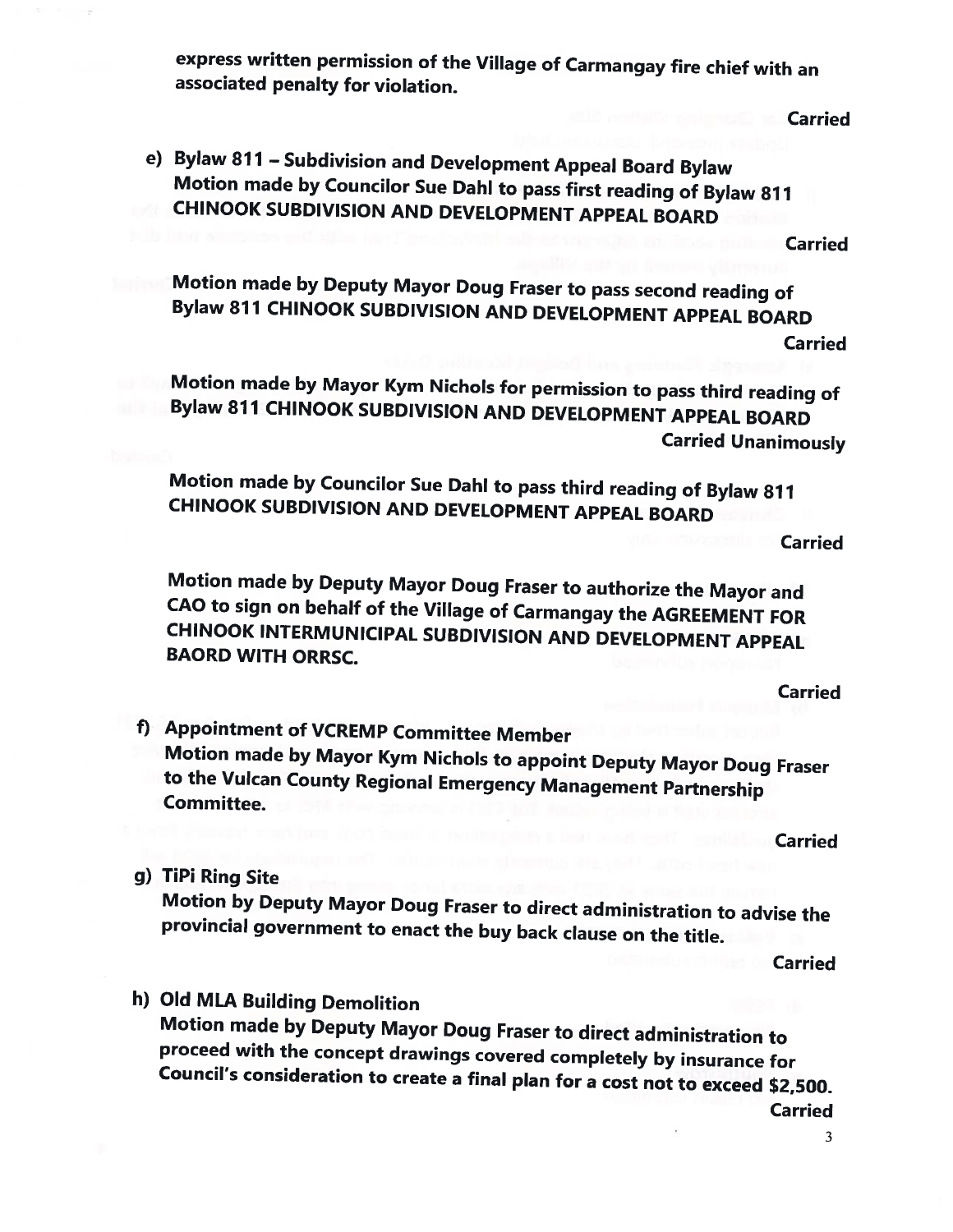# i) Car Charging Station Site

Update provided; discussion held.

## j) Reinforce Eroded Areas of McFarland Trail

Motion made by Councilor Sue Dahi to direct public works to reinforce the eroding sections adjacent to the McFarland Trail with the concrete and dirt currently owned by the Village.

**Carried** 

k) Strategic Planning and Budget Meeting Dates Motion made by Councilor Sue Dahi to have <sup>a</sup> Special Meeting of Council to discuss the Strategic Plan on November <sup>22</sup> and November <sup>29</sup> at <sup>4</sup> pm at the Village Office

Carried

I) Christmas Decorations For discussion only.

#### 11. Reports

a) ORRSC No repor<sup>t</sup> submitted

### b) Marquis Foundation

Report submitted by Mayor Kym Nichols. Meeting was held on October 26,2021. New executive elections were held. Chairperson is Laurie Lyckman and the vice chairperson is Kym Nichols. There is one confirmed case of Covid in staff and another staff is being tested. The CEO is working with AHS to follow current guidelines. They have had <sup>a</sup> resignation of head cook and have recently hired <sup>a</sup> new head cook. They are currently short staffed. The requisitions for <sup>2022</sup> will remain the same as <sup>2021</sup> with any extra funds going into the capital reserve.

### c) Vulcan District Solid Waste

No repor<sup>t</sup> submitted

d) FCSS No repor<sup>t</sup> submitted

### e) SouthGrow No repor<sup>t</sup> submitted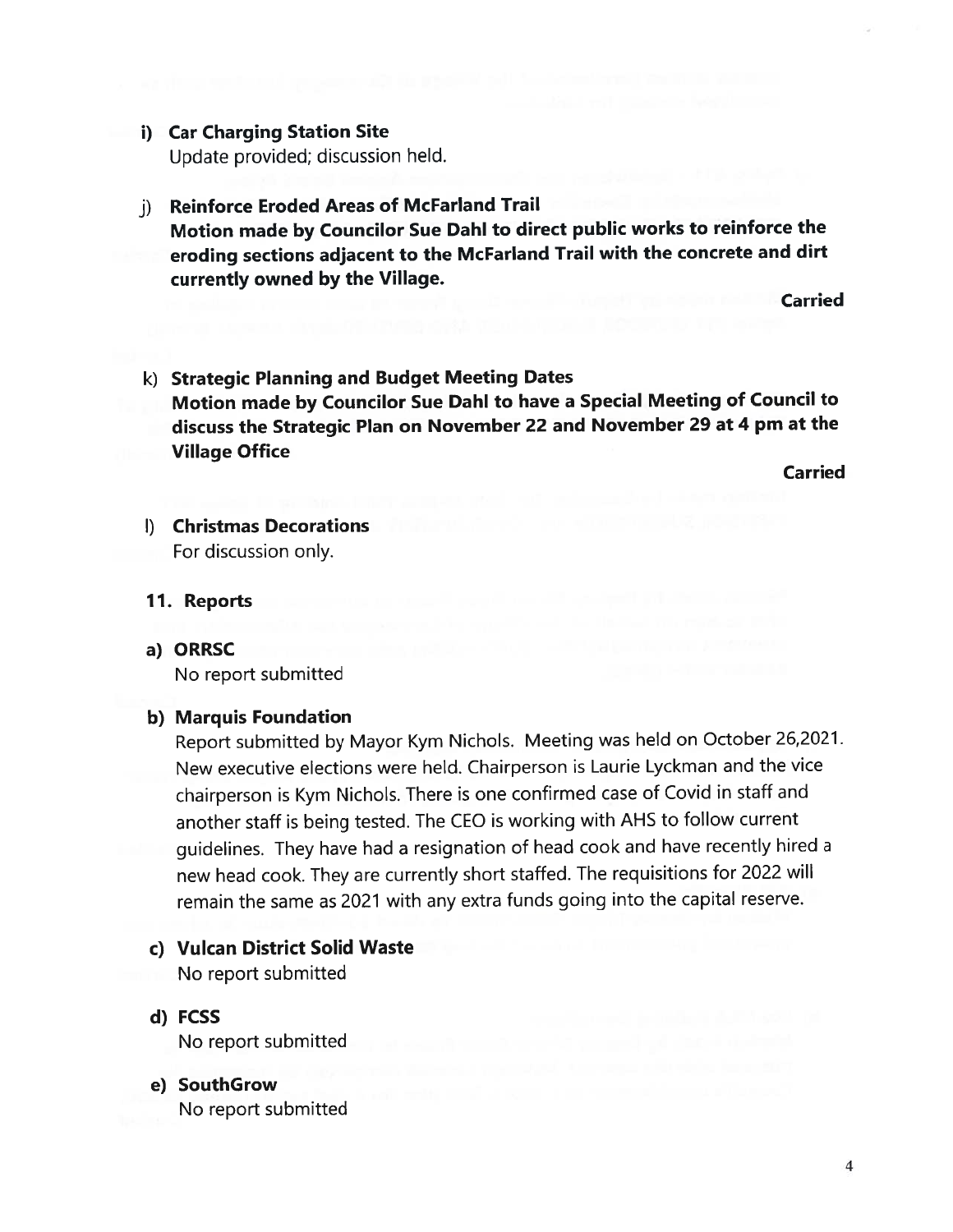# f) Twin Valley Regional Water Services Commission

Report submitted by Councilor Sue DahI. Organizational meeting was held November 4, 2021, where election of executive took <sup>p</sup>lace. Jamie Smith was elected Chairperson and Laurie Lyckman was elected Vice Chair. Immediately following the organizational meeting was the regular meeting. There are mostly new members on the board this year, so this meeting was spent explaining how the commission works.

### g) Mayors and Reeves of Southern Alberta No report submitted

h) Vulcan County Regional Emergency Partnership Committee No report submitted

## i) Village of Carmangay Library Board

Report submitted by Councilor Sue DahI. Halloween parade was successful with <sup>37</sup> kids participating. Programs <sup>p</sup>lanned for November (fish scale art) and December (cross stitch, mitten tree, <sup>g</sup>ingerbread house contest). Looking for grant funding for furnace/air conditioner replacement. Also held <sup>a</sup> budget discussion.

#### Adjournment

Mayor Kym Nichols adjourned the meeting at 7:47 pm.

Next Special Council Meeting dates November <sup>22</sup> and 29, <sup>2021</sup> at <sup>4</sup> pm at the Village Office.

Next Regular Council Meeting — Tuesday, December 21, <sup>2021</sup> at <sup>6</sup> pm at the Village Office.

1 Kym Nichols.

Chief Administrative Officer

<sup>I</sup> Patrick Bergen